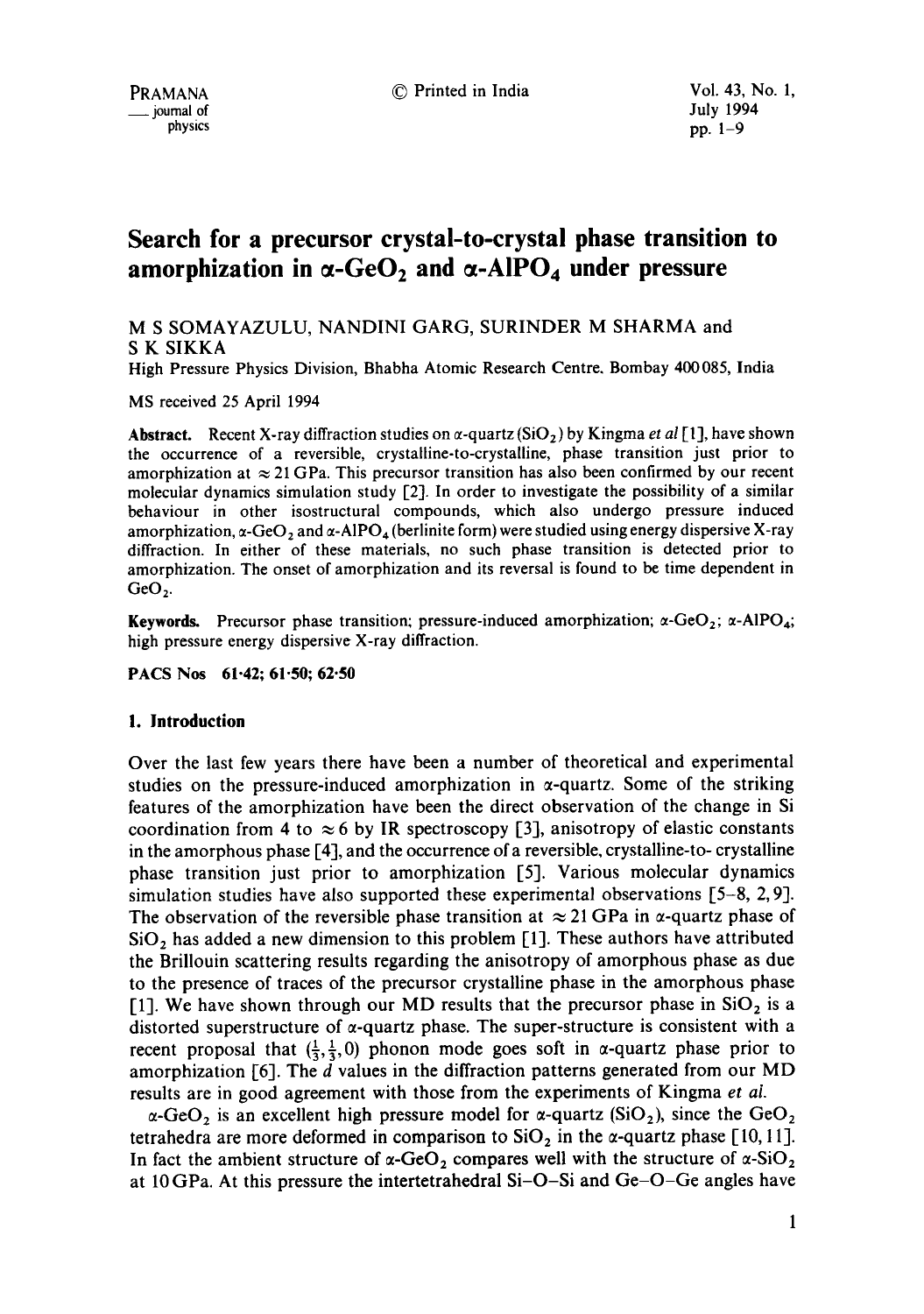## *M S Somayazulu et al*

an average value of 130 $^{\circ}$ . Although changes in Ge-O coordination from four to six is observed at 6GPa [12, 11] complete amorphization is observed to occur above 20 GPa at which pressure the Raman spectrum is found to be similar to the GeO, glass. Interestingly selective area, HREM studies on decompressed samples of polycrystalline  $GeO<sub>2</sub>$  (decompressed from 20 GPa) shows new, non-quartz like diffraction spots [13]. Recent shock experiments on  $\alpha$ -GeO<sub>2</sub>, show the existence of new diffraction peak at  $d = 4.04$  Å and 3.11 Å, in the sample recovered from 6.8 GPa [14]. However, the sample shocked to 10GPa does not show these additional lines.

The berlinite phase of  $AIPO<sub>4</sub>$  is isostructural to  $\alpha$ -quartz, with the AI and P atoms replacing Si atoms in alternating polyhedra. The room pressure structure of berlinite AIPO<sub>4</sub> is closer to  $\alpha$ -SiO<sub>2</sub> (as compared to  $\alpha$ -GeO<sub>2</sub>) in that the Al-O-P angle is 142<sup>o</sup> [15], (Si-O-Si angle in  $\alpha$ -SiO<sub>2</sub> is 144°). AIPO<sub>4</sub> has been shown to become 'X-ray amorphous' at 12GPa [16] at which pressure the Raman spectrum also disappears [17]. Single crystal studies [18] indicate the amorphization to be complete around 18 GPa. In contrast to  $\alpha$ -GeO<sub>2</sub> and  $\alpha$ -SiO<sub>2</sub>, AlPO<sub>4</sub> reverts back to the crystalline phase on pressure release at  $\sim$  7 GPa. In fact, the reversibility has been shown to have memory, since the single crystal reverts back to an identical crystallographic configuration when decompressed from the amorphous phase [18]. Recent Brillouin scattering studies on AIPO<sub>4</sub> [19] have confirmed the existence of elastic anisotropy in the pressure-amorphized phase (above 15 GPa) and the subsequent reversal to the starting crystalline phase on decompression. However, lack of complete reversibility has been noted in recent non-hydrostatic experiments [20].

Both of these compounds exist not only in the isostructural forms of  $\alpha$ -quartz but also in other polymorphic forms of  $SiO<sub>2</sub>$ . This underlying similarity of the three materials  $\alpha$ -SiO<sub>2</sub>,  $\alpha$ -GeO<sub>2</sub> and  $\alpha$ -AIPO<sub>4</sub> is also expected to show up in the similar nature of pressure-induced amorphization brought about by distortion of the intertetrahedral angles and change in coordination from four to six [21]. This prompted us to carefully investigate the existence of any new precursor transformation in these materials.

#### **2. Experimental**

High pressure energy dispersive X-ray diffraction (EDXRD) studies on polycrystalline samples of  $\alpha$ -GeO<sub>2</sub> and AIPO<sub>4</sub> were done using the system described elsewhere [22]. Samples were loaded into stainless steel gaskets with a hole size of  $\approx 150-200 \,\mu$ .  $\alpha$ -GeO<sub>2</sub> was prepared by S C Sabharwal of Technical Physics and Prototype Engineering Division of BARC by keeping crystalline  $GeO<sub>2</sub>$  in the high temperature stability field of  $\alpha$ -phase and then quenching it. For  $GeO<sub>2</sub>$ , in one experiment, methanol-ethanol and in two experiments Si oil (trade name DC704) was used, as the pressure medium. The latter was used, as in some experiments at high pressures,  $GeO<sub>2</sub>$  samples were reported to react with methanol-ethanol mixture [23]. However, in our study we find that, visually,  $GeO<sub>2</sub>$  particles in the methanol-ethanol medium do not undergo any substantial change in the range of pressure of our interest  $(\approx 11 \text{ GPa})$ . Also in the case of retrieval, we get back the initial diffraction pattern of  $\alpha$ -GeO<sub>2</sub>. Sample pressure was determined using the ruby pressure scale [24, 25]. In an effort to investigate the possibility of phase transformations occurring during decompression, X-ray data on pressure release were also collected from various terminal pressures.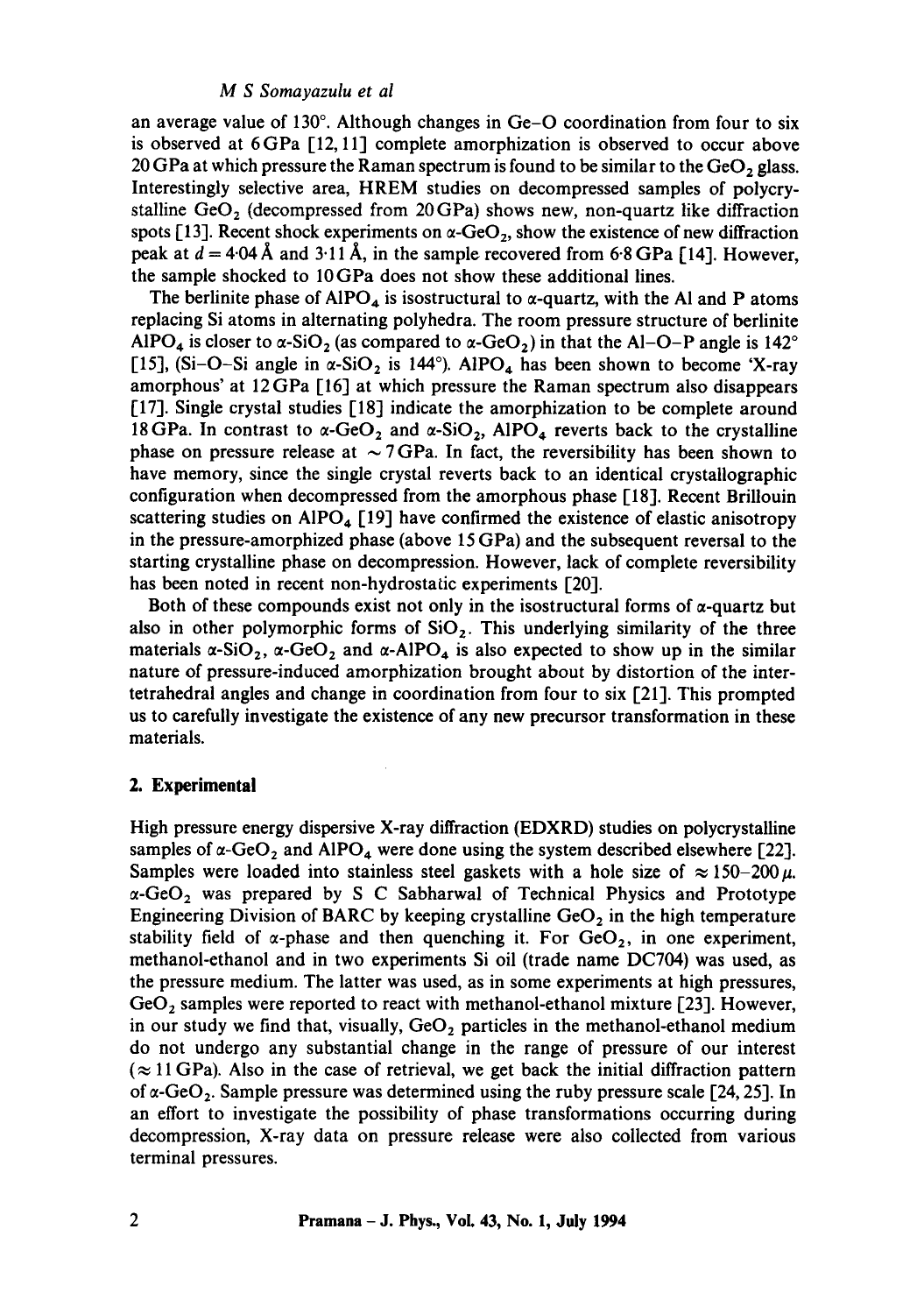## **3. Results**

The diffraction data from our experiments on  $\alpha$ -GeO<sub>2</sub> are presented in figures 1-4. The data have been scaled with respect to the  $M \circ K_{\beta}$  fluorescence peak. As is evident from figure 1, the  $\alpha$ -GeO<sub>2</sub> becomes 'X-ray amorphous' at  $\approx 10$ GPa. We also find that in  $GeO<sub>2</sub>$ , both the onset of amorphization as well as its reversal/irreversal has considerable time dependence. Figure 2, shows the evolution of diffraction pattern at 9.4 GPa in experiment # 5, which uses DC704 oil as a pressure medium. The data of first three hours show clear diffraction pattern. Subsequently the diffraction pattern deteriorates progressively. For example, after about 44 hours diffraction patterns is





Pramana – J. Phys., Vol. 43, No. 1, July 1994 3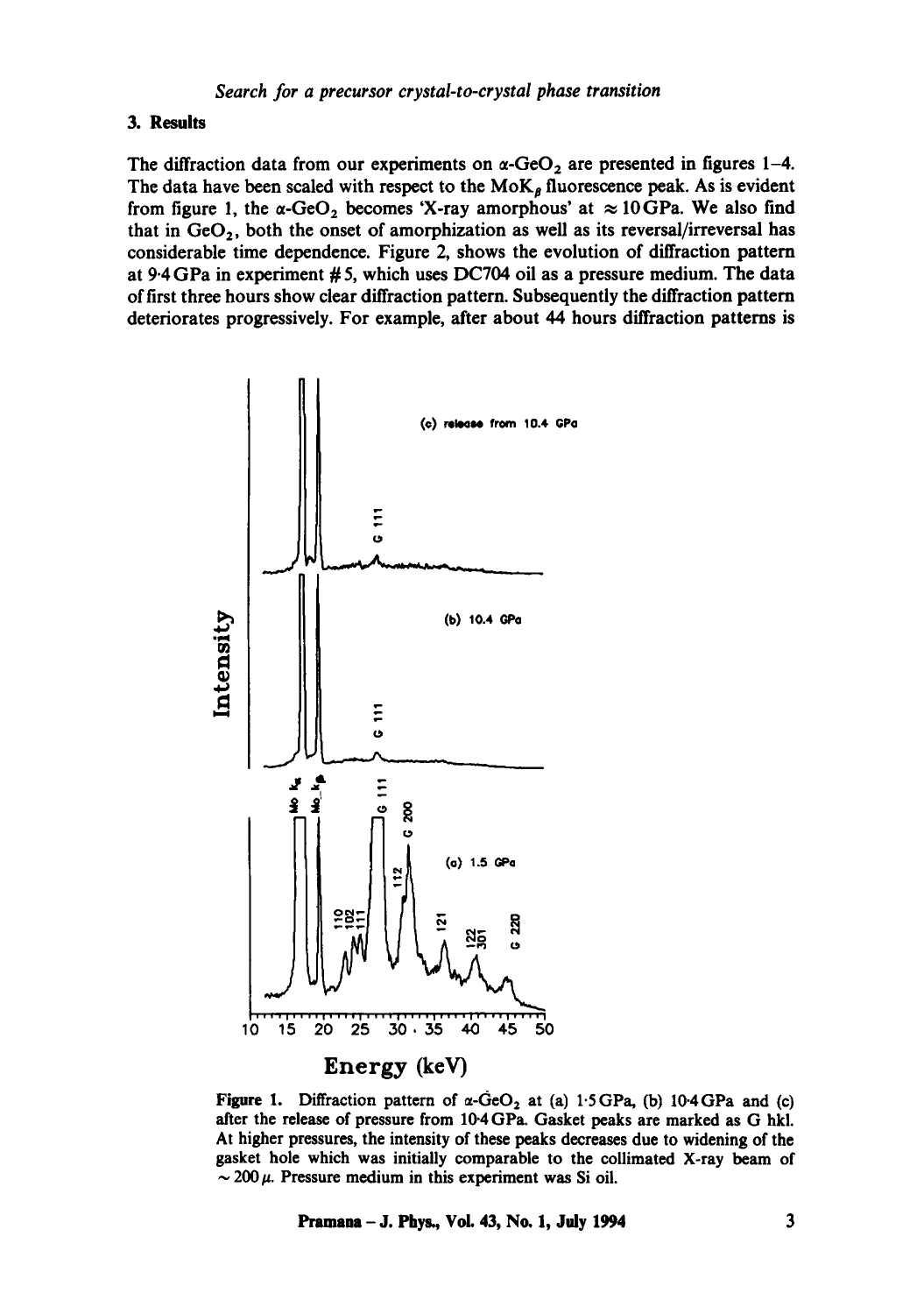

**Figure 2.** Time evolution of amorphous phase from  $\alpha$ -GeO<sub>2</sub> at 9.4 GPa. (a) After 3hrs of raising the pressure to 9.4GPa, (b) after 44hrs. and (c) after llShrs. Remnant peaks are  $Mok_a$ ,  $Mok_b$  and gasket peaks as in figure 1. Higher intensity of gasket diffraction peaks here is due to the smaller gasket hole ( $\sim 150 \,\mu$ ) compared to that of figure 1 and figure 3. Si oil was used as a pressure medium in this run.

barely visible and even this is completely lost after about 116 hr. And on release of pressure, even after 17 hours there is no reappearance of diffraction pattern. The ruby spectrum at  $9.4$  GPa shows that the pressure was non-hydrostatic as the  $R_1$ - $R_2$ separation was  $\approx 7\text{\AA}$  in constant to  $\approx 14\text{\AA}$  in truly hydrostatic medium ([26]). The time dependence of emergence of crystalline phase on decompression depends on both the peak pressure as well as the deviation from the hydrostatic environment. We find that the samples pressurized beyond 11 GPa do not show re-emergence of the crystalline phase to within a few hours, but the ones loaded to smaller peak pressures do show reversibility. For example in run # 3, in which methanol-ethanol is used as a pressure medium, we find that amorphous phase reverts back to crystalline phase after some time. Figure 3a shows complete loss of diffraction pattern at high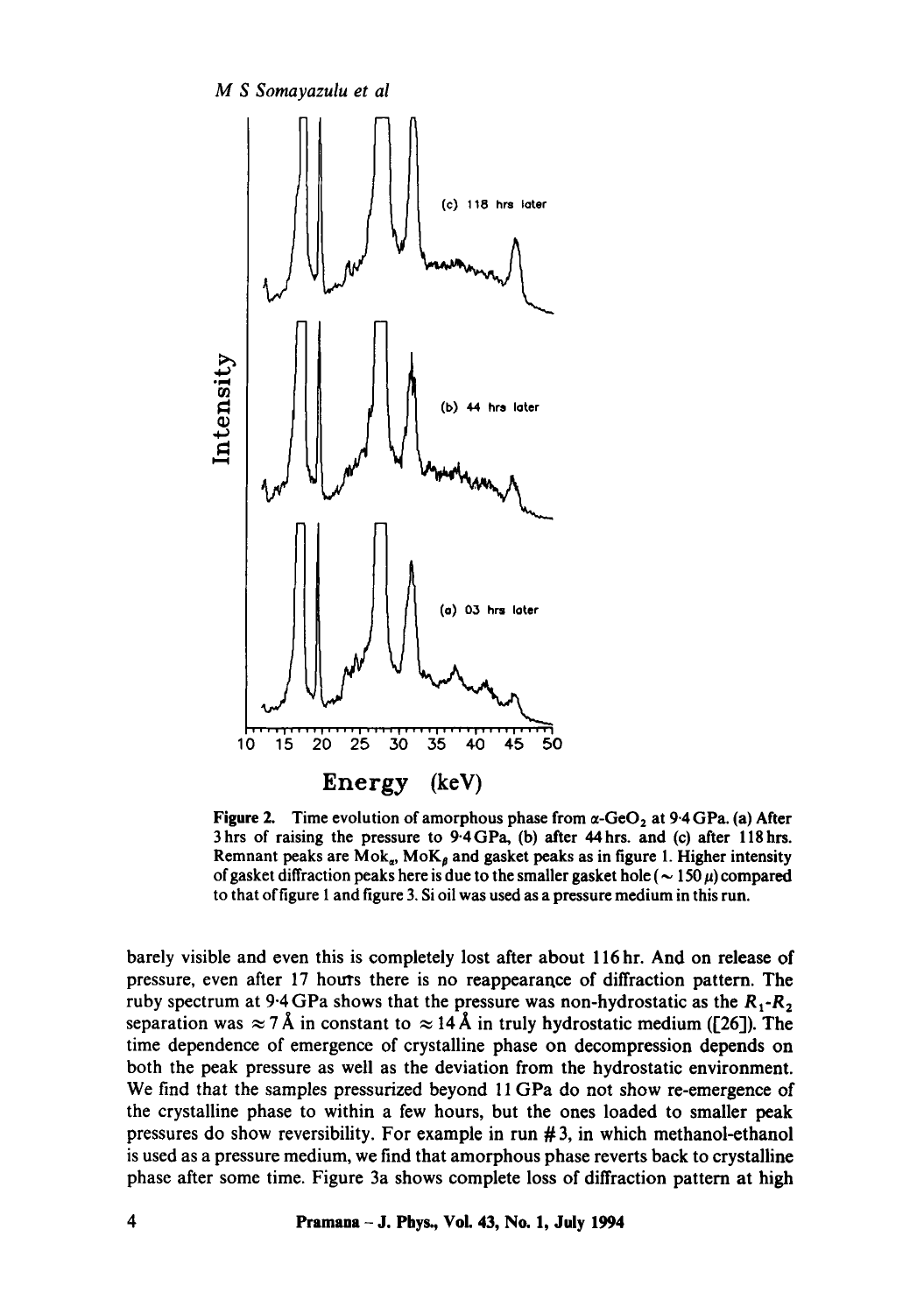*Search for a precursor crystal-to-crystal phase transition* 



Figure 3. Evolution of crystalline  $\alpha$ -GeO<sub>2</sub> from the amorphous phase after the release of pressure. (a) 2 hrs after the pressure release, (b) 5 hrs after the pressure release, (c) 20hrs after the pressure release and (d) 52hrs after the release of pressure. Methanol-ethanol mixture was used as a pressure medium in this experiment.

pressures. On unloading this, up to two hours there is no diffraction pattern, and therefore stays amorphous. But after about five hours a weak diffraction pattern appears which becomes substantially strong after 20 hr. After about 48 hr the material seems to have returned completely to crystalline form. Figure 4 shows the diffraction patterns at 1.5 and 7 GPa on compression and on release from 7 GPa. The decompressed sample is then raised to a pressure of 8.4 GPa which is also shown here. The diffraction pattern at still higher pressure viz. 9.4 GPa of this run has been given above in figure 2. On raising the pressure to 7 GPa, the background rises substantially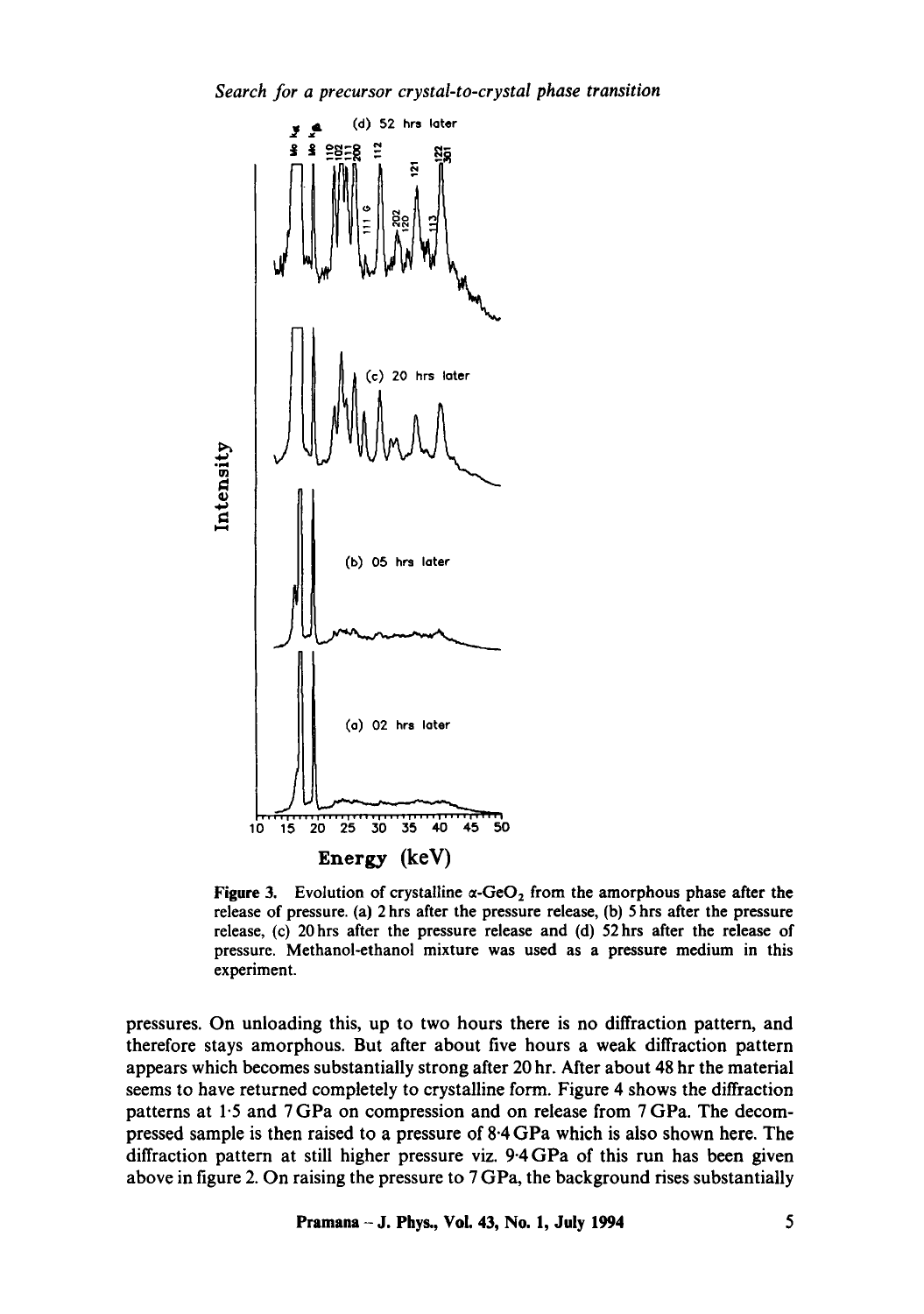

Figure 4. The diffraction pattern of  $\alpha$ -GeO<sub>2</sub> at (a) 1.5 GPa, (b) 7 GPa, (c) after the release from 7 GPa and (d) the decompressed phase of (c) is raised to 8.4 GPa. Gasket peaks are marked as G hkl as in figure 2.

and irreversibly around 30keV, but without much change in the FWHM of the overriding diffraction peaks. This should be contrasted with the observations of Suresh *et al* [14] who find irreversible broadening of all Bragg peaks on shock loading to 6-8 GPa. We also carefully checked the d values reported in the shock experiments and found no evidence of these additional diffraction lines in our experiments. In fact in all our experiments, no new diffraction lines are observed in  $\alpha$ -GeO<sub>2</sub> prior to amorphization, or on decompression from various terminal pressures.

AIPO<sub>4</sub> is observed to become 'X-ray amorphous' between 13 and 15 GPa in complete agreement with the results of Sankaran *et al* [16]. As in the case of  $\alpha$ -GeO<sub>2</sub>, no new diffraction lines are observed prior to amorphization. On decompression, the crystalline X-ray pattern of the starting phase re-emerges with some hysteresis. Since the X-ray data for AIPO<sub>4</sub> is no different from our earlier data [16], we have chosen not to show the X-ray data from the current set of experiments. It may be noted that the AIPO<sub>4</sub> sample used for this run is from the same batch used by Sankaran *et al* [16].

## **4. Discussion**

The present study on  $\alpha$ -GeO<sub>2</sub> and AIPO<sub>4</sub> indicates that there exists no precursor phase prior to amorphization in either of the tw6 materials. In contrast to the results of shock loading of  $GeO<sub>2</sub>$  [14], our studies show no new diffraction peaks on compression or decompression from pressures in the region 7-9 GPa. We also find that irreversibility of crystalline to amorphous phase transition may be dependent on the pressure as well as the amount of non-hydrostatic stresses present in an experiment.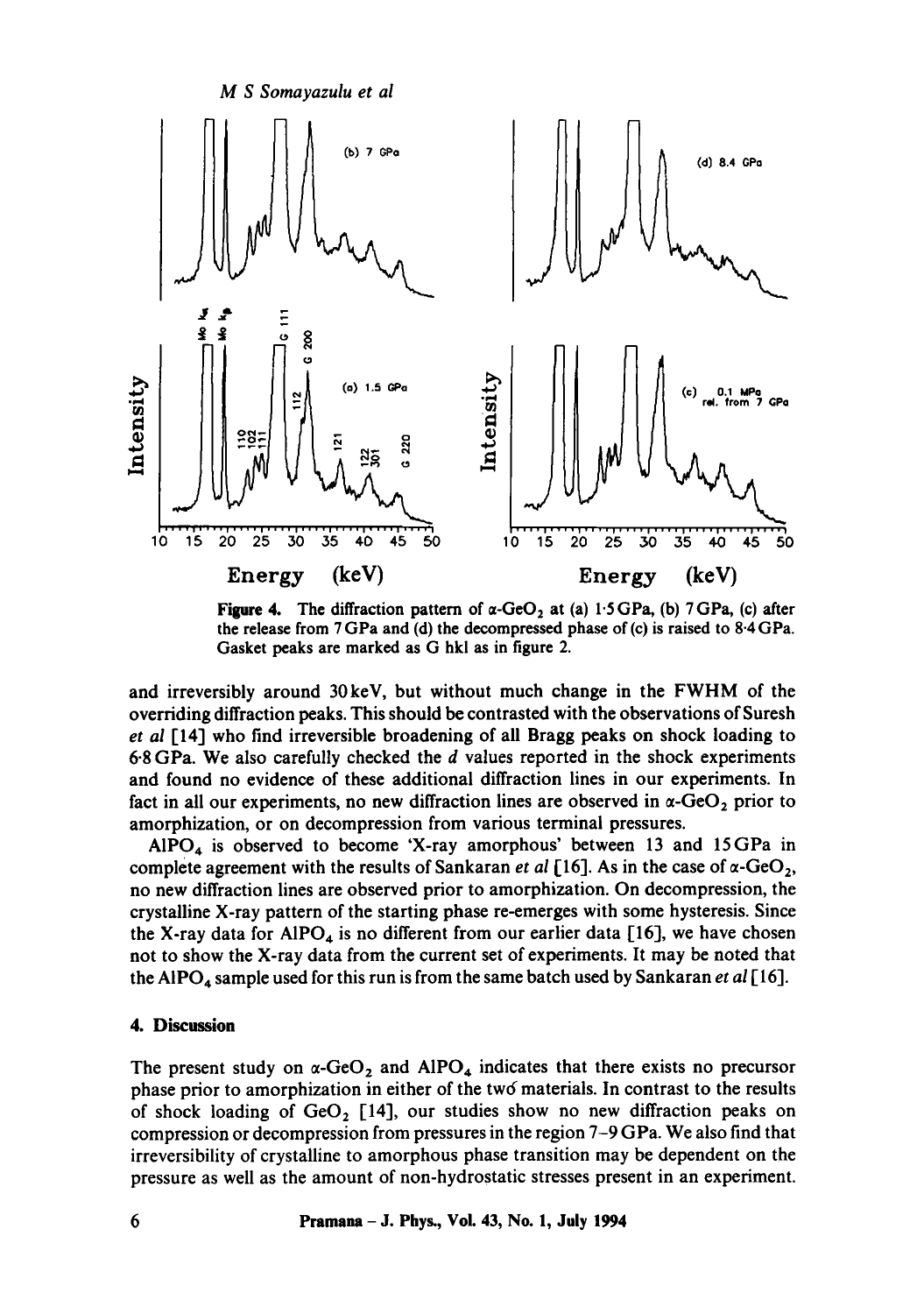## *Search for a precursor crystal-to-crystal phase transition*

It is particularly interesting to note that when the ruby spectrum shows the existence of non-hydrostatic stresses,  $GeO<sub>2</sub>$  transforms slowly but irreversibly to an amorphous phase at 9.4GPa. A more hydrostatic medium like ethanol-methanol raises the pressure of irreversible amorphization to beyond 10 GPa. This signifies the importance of shear stresses in aiding the crystal to amorphous phase transition. Our experimental results suggest that the existence of non-hydrostatic stresses not only reduces the pressure of transformation, it also brings in irreversibility. Role of shear stresses in bringing about irreversibility in amorphization has also been noted earlier [27]. In fact a substantial amorphization of  $\alpha$ -GeO<sub>2</sub> on shock loading this material to less than 7 GPa supports our suggestion. It should be noted that high resolution electron microscopy (HREM) studies of Wolf *et al* [13] indicate the disorder present even in the samples recovered from 7 GPa. Their Raman scattering results also indicate substantial irreversible change at  $8.7$  GPa. Present studies indicate that these results are likely to be both time dependent as well as significantly dependent on the presence of non-hydrostatic stresses. This study points out another result that whenever there is irreversible pressure induced amorphization, the limit of irreversibility may have kinetics dependence. Alternatively, the irreversibility within the time period of measurement may have either large shear stresses or a pressure considerably higher than the equilibrium value. Therefore, there is a limiting compression, from where the crystalline phase could re-emerge thereby indicating a reversible amorphization. A similar feature has also been noted in lithium triborate by Lin *et al* [28] though they have not stated this categorically.

Also in two of our experiments where we used Si oil, there may be a large amount of non-hydrostatic stresses present at about 10GPa. Therefore it is reasonable to presume that  $\alpha$ -GeO<sub>2</sub> does not transform to any new phases prior to amorphization even under non-hydrostatic conditions. The decompression also does not lead to any new phases.

Single crystal optical micrography studies on the behaviour of  $\alpha$ -AlPO<sub>4</sub> under pressure, have been extensively carried out by Kruger and Jeanloz [18]. They report the occurrence of twin bands close to the amorphization pressure. Similar formation of twin walls has also been shown to precede the new crystalline to crystalline phase transformation in  $\alpha$ -quartz (SiO<sub>2</sub>) [1]. The absence of a similar transition in AlPO<sub>4</sub>, therefore, suggests that the two phenomena are not necessarily correlated.

The presence of precursor phase in  $\alpha$ -SiO<sub>2</sub> and its absence in  $\alpha$ -GeO<sub>2</sub> and in AIPO<sub>4</sub> may be understood by the following arguments. It is well known that the pressure induced transformations involve small movements in positions of atoms and in that sense they are by and large displacive. In fact form the mechanism point of view, it is possible to classify these transformations in terms of a well defined symmetry classification [29, 30]. Many transformations proceed through multistage steps of symmetry ascent and descent. In this multistage process any arbitrary initial phase can descend to the lowest symmetry amorphous phase. We have shown that recently observed phase transformations in sulphur [31] demonstrate this point of view elegantly [32]. In this the ambient orthorhombic phase transforms to a monoclinic phase at 5 GPa which becomes amorphous at  $\approx$  25 GPa. At 78 GPa, the amorphous phase ascends to a low symmetry crystalline structure which becomes base centred orthorhombic at 83GPa. At 162GPa sulphur reaches the highest symmetry in rhombohedral  $\beta$ -Po type phase. In LiKSO<sub>4</sub>, LiCsSO<sub>4</sub> and LiRbSO<sub>4</sub> also one notes the symmetry descent prior to amorphization [33-37]. Similar symmetry lowering transformations have also been noted in  $C_{60}$  as well as  $C_{70}$  ([38,39]). In this context,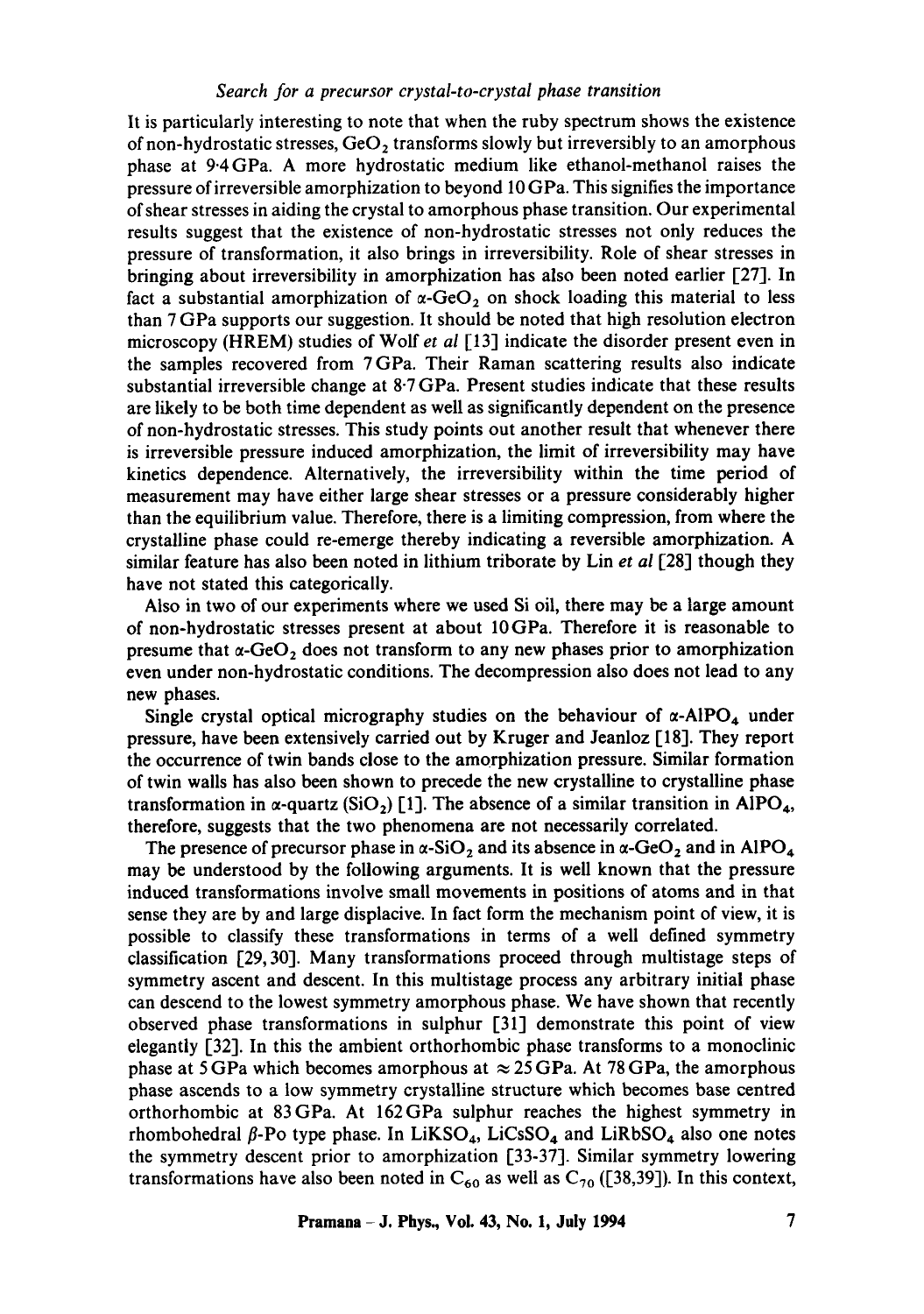## *M S Somayazulu et al*

the symmetry descent observed in  $\alpha$ -quartz by Kingma *et al*, interpreted by us from  $P3<sub>1</sub>21$  to a monoclinic phase, confirms this picture. So it could have been acceptable to see lower symmetry phase preceding the amorphous phase in  $GeO<sub>2</sub>$  and  $AlPO<sub>4</sub>$ also. Only way these opposing results could be understood is that in these systems the kinetics of the lower symmetry phases is such that these exist as a transient. It may be noted that in our MD results the monoclinic phase evolves systematically as a transient structure as stated above. It is probable that under some appropriate stresses, temperatures, defects or impurity conditions this transient structure gets stabilized. It is known that the HREM images of sample decompressed from 20 GPa show lattice plane spacings that could not be indexed to either the quartz or the rutile phases [13]. This and the observation of additional diffraction lines in the retrieved samples of shock loaded  $GeO<sub>2</sub>$  ([14]) may provide material for speculation as to whether these are related to the transient structures.

In conclusion, we report careful EDXRD studies on  $\alpha$ -GeO, and  $\alpha$ -AlPO<sub>4</sub>, close to amorphization pressures. No new diffraction lines were observed in either of the two materials in spite of the close structural relationship with  $\alpha$ -quartz, in which a precursor phase transition, prior to amorphization under pressure, was observed. In contrast with the HREM studies and shock results on decompressed samples of  $\alpha$ -GeO<sub>2</sub>, no new diffraction lines were observed when decompressed from pressures as high as  $\approx$  9 GPa. Changes in diffraction patterns of  $\alpha$ -GeO<sub>2</sub> are reversible up to  $\approx$  9 GPa, although substantial broadening of diffraction peaks sets in above 7 GPa. Time dependence is noted in both the evolution of amorphous phase as well as the reverse transition on pressure release.

### **References**

- [1] K J Kingma, R J Hemley, H K Mao and D R Veblen, *Phys. Rev. Lett.* 70, 3927 (1993) K J Kingma, C Meade, R J Hemley, H K Mao and D R Veblen, *Science* 259, 666 (1993)
- [2] M S Somayazulu, Surinder M Sharma and S K Sikka, *Phys. Rev. Lett.* (1994) (accepted)
- [3] Q Williams, R J Hemley, M B Kruger, R Jeanloz, *J. Geophys. Res.* Dec. 1993
- [4] L E Mc Neil and M Grimsditch, *Phys. Rev. Lett.,* 68, 83 (1992)
- [5] S L Chaplot and S K Sikka, *Solid State Phys.* (DAE, India) C33, 328 (1990)
- [6] S L Chapiot and S K Sikka, *Phys. Rev.* B47, 5710 (1993) S L Chaplot and S K Sikka, *Phys. Rev. Lett.* 71, 2674 (1993)
- [7] J S Tse and Klug D D, *Phys. Rev. Lett.,* 67, 3559 (1991)
- J S Tse and D D Klug, *Phys. Rev. Lett.* 70, 174 (1993)
- [8] M S Somayazulu, Surinder M Sharma, Nandini Garg, S L Chaplot and S K Sikka, J. *Phys. Condensed Matter.* 5, 6345 (1993) M S Somayazulu, Surinder M Sharma, S K Sikka, Nandini Garg, and S L Chaplot *in the Proceedings of XIV AIRAPT/APS meeting* (Colorado Springs, 1993)
- [9] Wei Jin, Rajiv K Kalia, P Vashishta, J P Rino, *Phys. Rev. Lett.* 71, 3146, 1993
- [10] L Levien, C T Prewitt and D J Weidner, *Am. Mineral.* 65, 920 (1980)
- [11] J P Itie, A Polian, G Calas, J Petiau, A Fontaine and H Tolentino, *Phys. Rev. Lett.* 63, 398 (1989)

J P ltie, A Polian, G Calas, J Petiau, A Fontaine and H Tolentino, *High Pres. Res. 5,*  717 (1990)

- [12] B Houser, N Alberding, R Ingalls and E D Crozier, *Phys. Rev.* B37, 6513 (1988)
- [13] George H Wolf, S Wang, C A Herbst, D J Durben, W F Oliver, Z C Kang and K Halvorson, *High Pres. Res: Application to earth and planetary sciences,* edited by Y Syono and M H Manghnani (TERRAPUB, Tokyo, 1992) p. 503